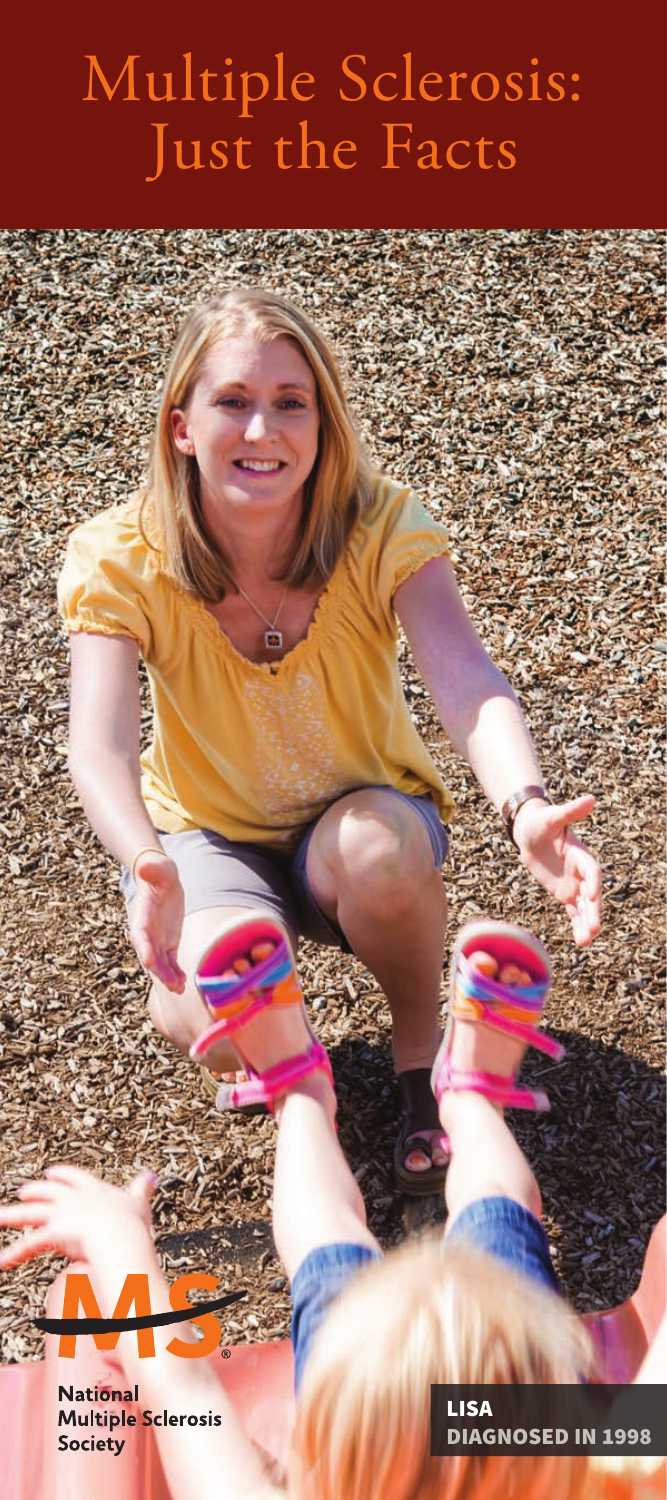# MS Facts

## What is multiple sclerosis?

Multiple sclerosis is an unpredictable and potentially disabling disease of the central nervous system, which interrupts the flow of information within the brain, and between the brain and body. The disease is thought to be triggered in a genetically susceptible individual by a combination of one or more environmental factors. In MS, the immune system attacks tissue and cells within the central nervous system and causes damage to nerve connections resulting in neurological symptoms. Although MS is thought by some scientists to be an autoimmune disease, others disagree because the specific target of the immune attack in MS has not yet been identified. For this reason, MS is referred to as an immunemediated disease.

## Who gets MS?

Anyone may develop MS but there are some patterns. Two to three times more women than men have been diagnosed with MS. Most people are diagnosed between the ages of 20 and 50, although an estimated 8,000–10,000 children

under the age of 18 also live with MS, and people as old as 75 have developed it. Studies suggest that genetic factors may make certain individuals more susceptible than others, but there is no evidence that MS is directly inherited. MS occurs in most ethnic groups, including African-Americans, Asians and Hispanics/Latinos, but is more common in Caucasians of northern European ancestry.

## How many people have MS?

An estimated 2.3 million people live with MS worldwide. These numbers can only be estimated — in the absence of formally reported data — because MS disease activity can occur without a person being aware of it and symptoms may be completely invisible. At the present time, MS incidence and prevalence are not consistently tracked and reported in the U.S. as there is no government requirement to do so.

## What are the typical symptoms of MS?

MS can cause extreme fatigue, impaired vision, problems with balance and walking, numbness or pain and other sensory changes, bladder and bowel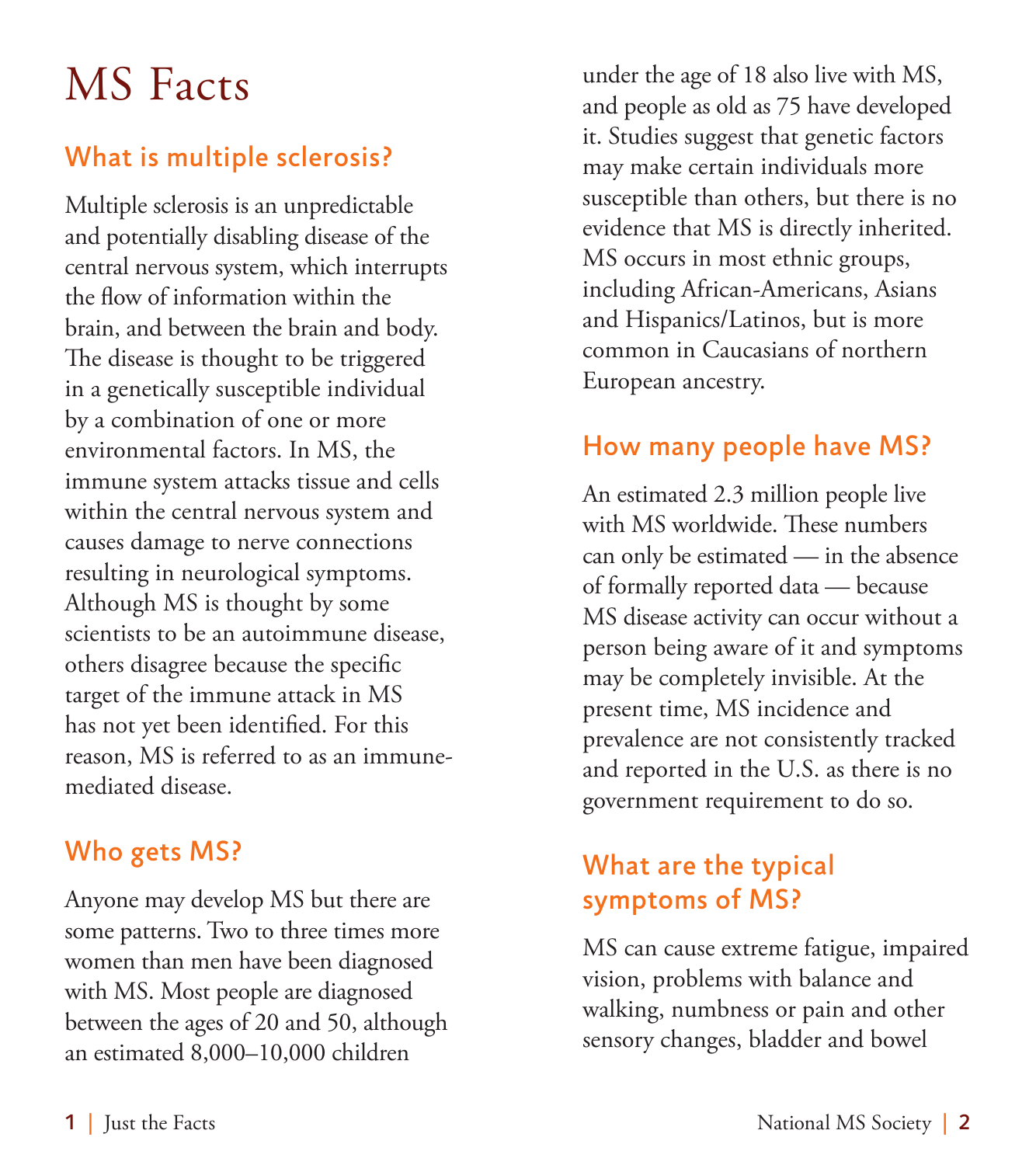symptoms, tremors, problems with memory and concentration, mood changes, and more.

Symptoms of MS are unpredictable; they can vary from person to person, and from time to time in the same person. For example: one person may experience abnormal fatigue and episodes of numbness and tingling, while another could experience loss of balance and muscle coordination making walking difficult. Still another could experience slurred speech, tremors, stiffness and bladder problems.

These problems may be permanent or may come and go. Major symptoms sometimes disappear completely, and the person regains lost function. In severe MS, people have permanent symptoms that might include partial or complete paralysis and difficulties with vision, cognition, speech, and bowel and bladder function.

## What causes the symptoms?

MS symptoms result when an immune system attack affects myelin, the protective insulation surrounding nerve fibers of the central nervous system. Myelin is often compared to

insulating material around an electrical wire; loss of myelin interferes with the transmission of nerve signals.

Myelin is destroyed and replaced by scars of hardened "sclerotic" tissue. Some underlying nerve fibers are permanently damaged or severed as well. The scars (or lesions) appear in multiple places within the central nervous system, giving the disease its name. When any part of the myelin sheath or nerve fiber is damaged, nerve impulses traveling to and from the brain and spinal cord are distorted or interrupted, producing the variety of symptoms that can occur.

## Is MS fatal?

Life expectancy for people with MS has increased over time. We believe this is due to treatment breakthroughs, improved healthcare and lifestyle changes. Recent research, however, indicates that people with MS may live an average of about seven years less than the general population because of disease complications or other medical conditions. Many of these complications are preventable or manageable. Attention to overall health and wellness can help reduce the risk of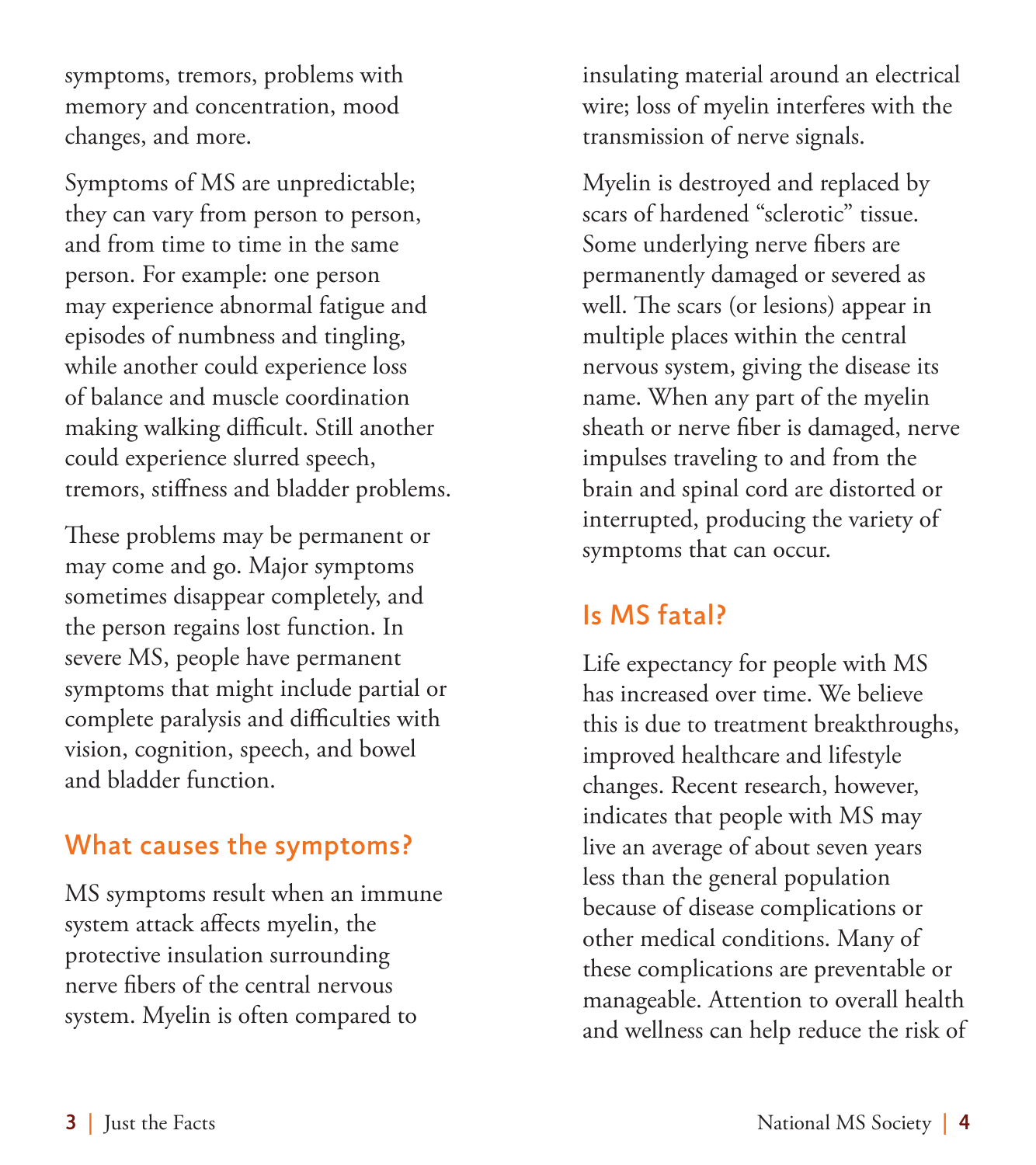other medical conditions, such as heart disease and stroke, that can contribute to a shortened life expectancy. In some rare instances, there are cases of MS that progress rapidly from disease onset and can be fatal.

## Does MS always cause paralysis?

No. The majority of people with MS do not become severely physically disabled, although the unpredictability of the disease can present many challenges, including the possibility of facing increasing limitations. Two-thirds of people living with MS remain able to walk, though many will need an aid, such as a cane or crutches, and some will use a scooter or wheelchair because of fatigue, weakness, balance problems, or to help conserve energy.

## Is MS contagious or inherited?

No. MS is not contagious and is not directly inherited. Studies do indicate that genetic factors may make certain individuals susceptible to the disease.

## What can be done about MS now?

There is much one can do to manage the disease and the symptoms it can cause. A number of medications that have been shown to "modify" or slow the course of MS have been approved by the U.S. Food and Drug Administration (FDA). In addition, many therapeutic and technological options help people manage their symptoms. Advances are made every year in treating and managing MS to stop disease progression and restore lost function. On a day-to-day basis, striving for personal wellness — a healthy diet, regular exercise, attention to emotional, intellectual and spiritual wellbeing, and adherence to recommended preventive care strategies — can help people lead their best lives.

## What medications and treatments are available?

Abundant evidence shows that taking a disease-modifying therapy is the best way to reduce MS disease activity. Studies (comparing people in clinical trials who started therapy earlier than those on inactive placebo) suggest that early treatment offered important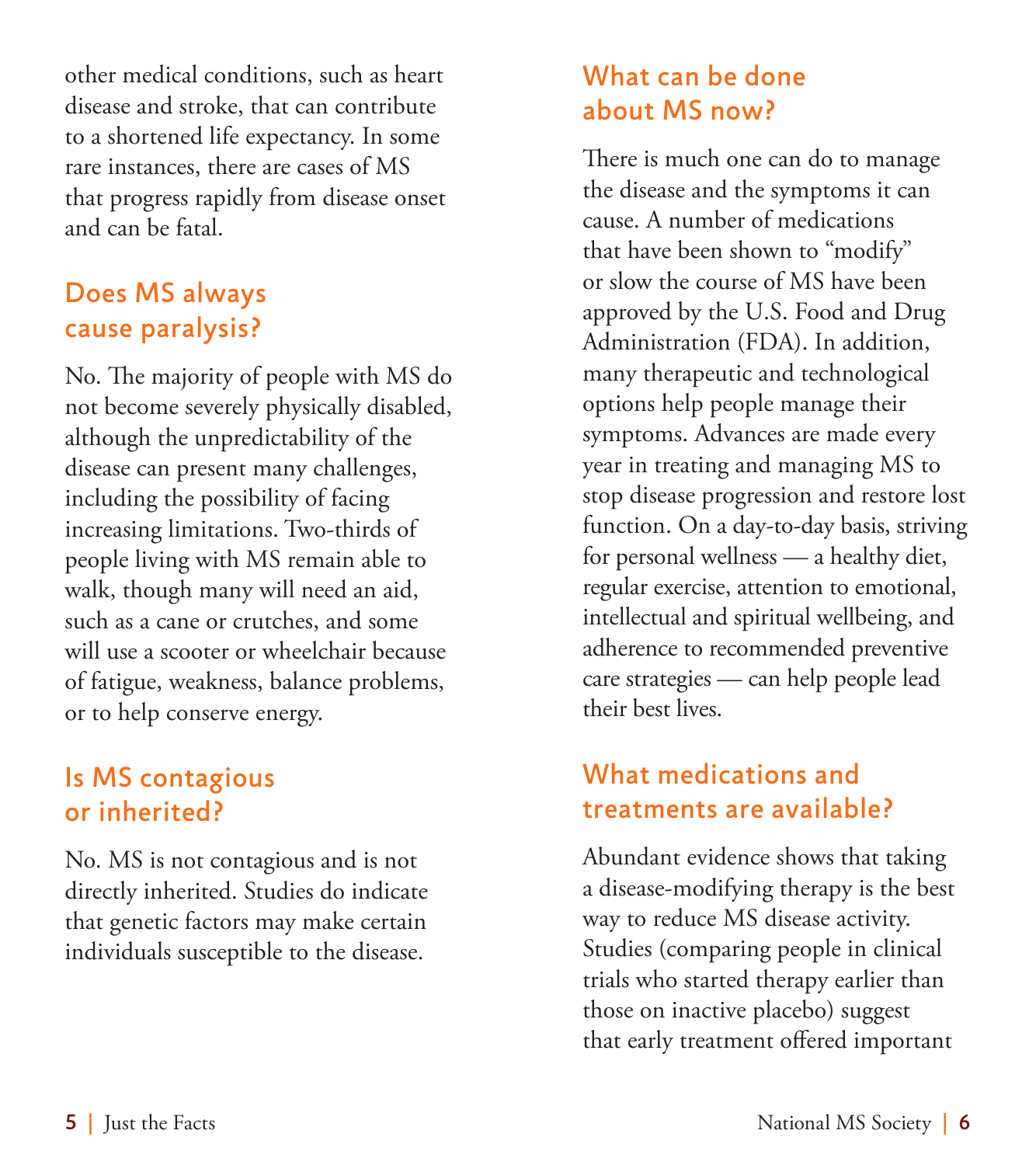benefits against the accumulation of disability, which were generally not experienced to the same degree by people who started treatment later. These studies suggest that one should consider treatment with one of the FDA-approved therapies as soon as possible following a definite diagnosis of MS with active, relapsing disease. Most of the available therapies are approved for people with all relapsing forms of MS, which includes relapsingremitting, secondary-progressive, and progressive-relapsing with relapses. One medication (a chemotherapeutic agent) is specifically approved for secondaryprogressive, progressive-relapsing and worsening relapsing-remitting MS. Another medication is approved for people with relapsing MS who have not had an adequate response to at least two other disease-modifying therapies.

Some of these medications are also approved for people who have experienced an initial demyelinating episode (clinically isolated syndrome) and are therefore at high risk of developing MS. These medications have been shown to be effective in delaying the onset of the disease.

All of these medications help to lessen the frequency and severity of MS attacks, reduce the accumulation of lesions in the brain, and may slow the progression of disability.

Unfortunately, there are currently no therapies available to treat primaryprogressive MS; however, research efforts are underway to identify effective treatment options for this form of MS as well.

While the disease-modifying therapies are an important component to MS management, equally important are treatments and strategies that address MS symptoms such as difficulty walking, fatigue, spasticity, pain, bladder problems, fatigue, sexual dysfunction, weakness and cognitive problems. People need a comprehensive approach to managing their MS, which is best developed in consultation with their MS healthcare provider.

## Why is MS so difficult to diagnose?

In early MS, symptoms that might indicate any number of possible disorders can come and go. Some people have symptoms that are very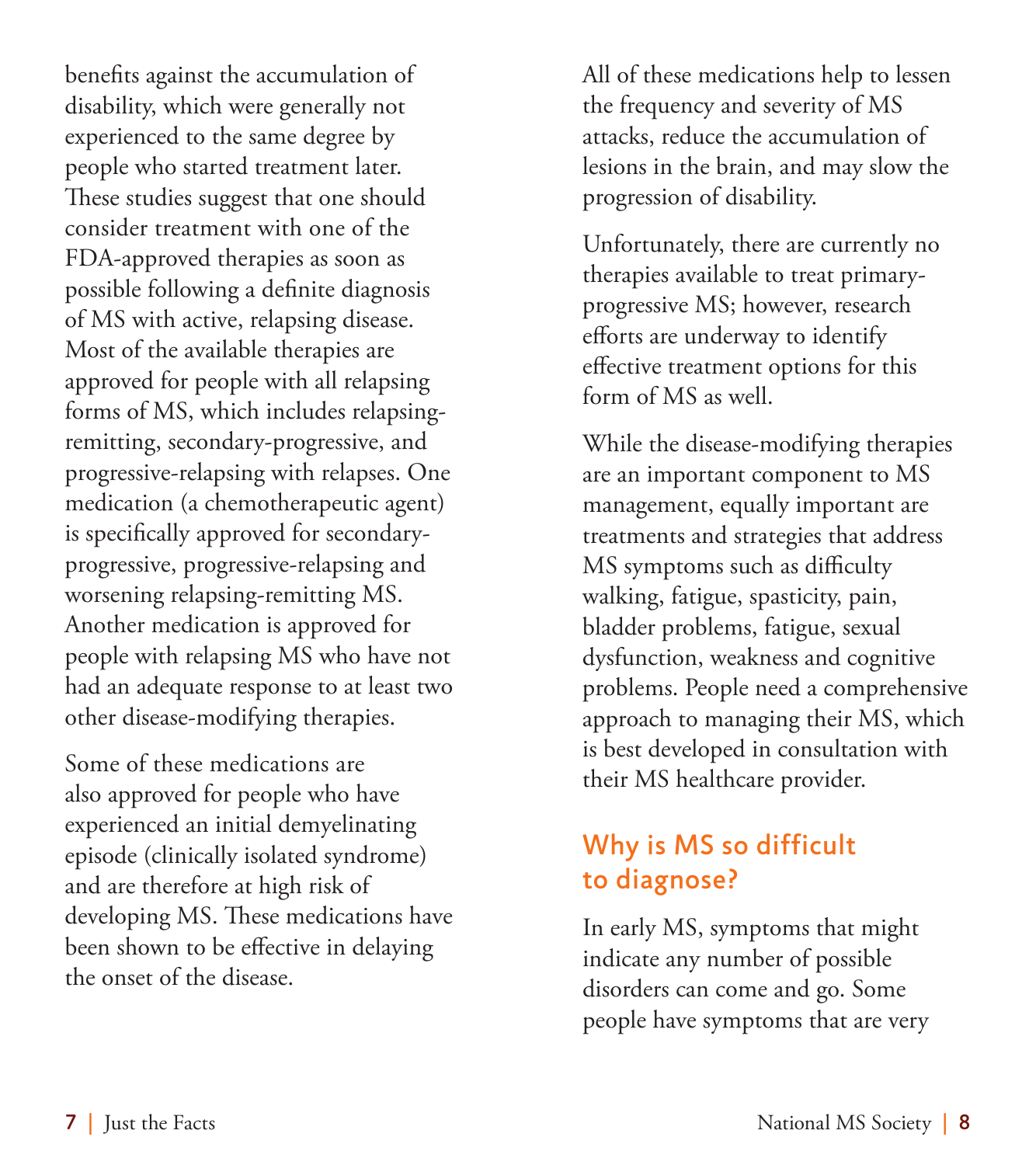difficult for physicians to interpret, so they must often "wait and see." While no single laboratory test is yet available to prove or rule out MS, magnetic resonance imaging (MRI) is a great help in reaching a definitive diagnosis.

## What are the different types of MS?

While there is no way to predict with any certainty how a person's MS will progress, four basic disease courses have been defined:

#### Relapsing-Remitting

**Characteristics:** People with this type of MS experience clearly defined flareups (also called relapses, attacks or exacerbations). These are episodes of acute worsening of neurologic function. They are followed by partial or complete recovery periods (remissions) that are free of disease progression.

**Frequency:** The most common form of MS at time of initial diagnosis. Approximately 85%.

#### Primary-Progressive

**Characteristics:** People with this type of MS experience a slow but nearly continuous worsening of their disease

from the onset, with no distinct relapses or remissions. However, there are variations in rates of progression over time, occasional plateaus and temporary minor improvements.

**Frequency:** Relatively rare. Approximately 10%.

## Secondary-Progressive

**Characteristics**: People with this type of MS experience an initial period of relapsing-remitting MS, followed by a steadily worsening disease course with or without occasional flare-ups, minor recoveries (remissions), or plateaus.

**Frequency:** Many people whose MS begins with a relapsing-remitting course eventually transition to this form of MS. It is not yet certain whether and to what extent this transition to secondaryprogressive MS is delayed by the available disease-modifying therapies.

## Progressive-Relapsing

**Characteristics:** People with this type of MS experience a steadily worsening disease from the onset but subsequently have clear acute relapses (attacks or exacerbations), with or without recovery. In contrast to relapsingremitting MS, the periods between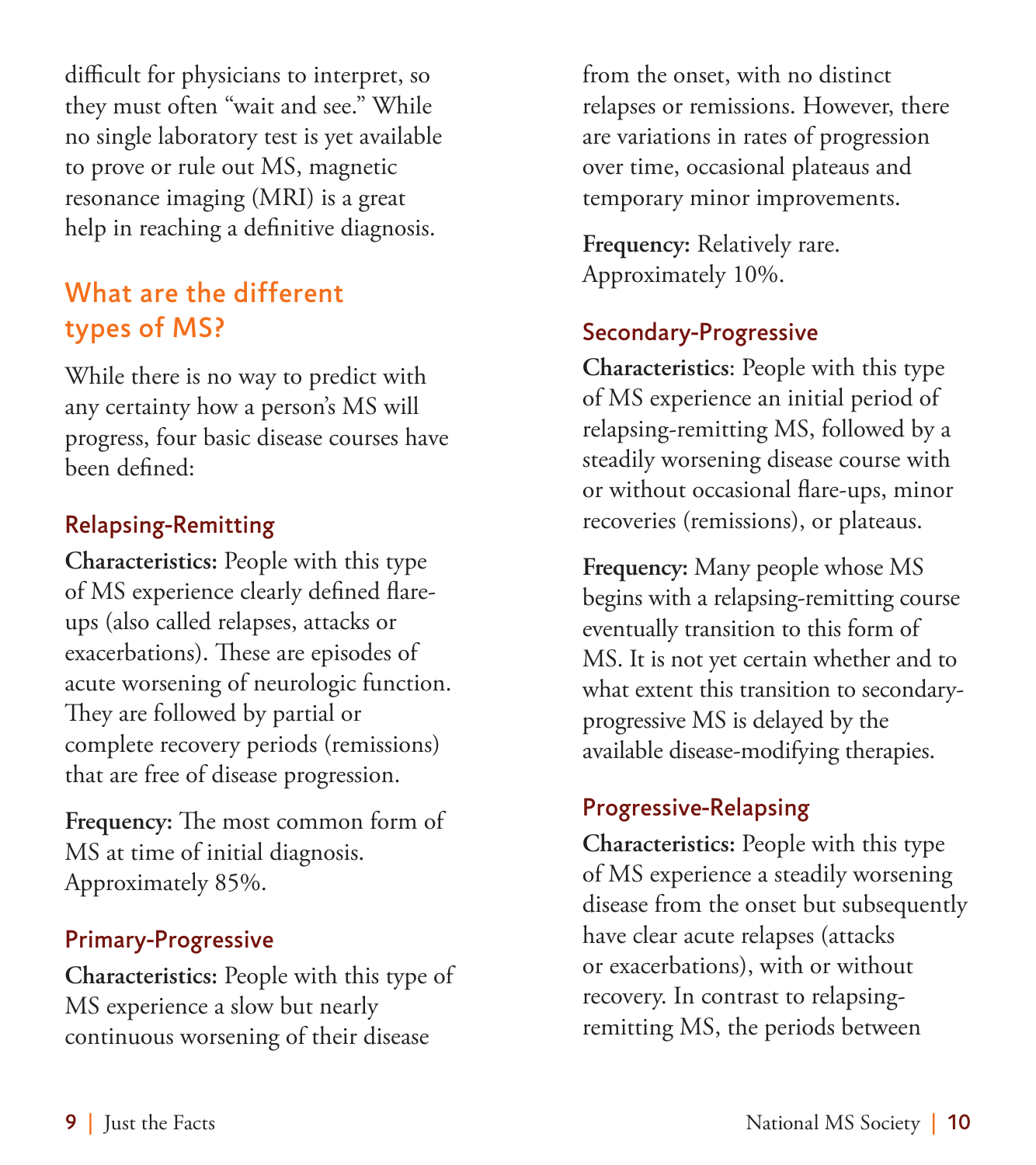relapses are characterized by continuing disease progression.

**Frequency:** Relatively rare. Approximately 5%.

## National MS Society Facts

**Our vision:** a world free of MS.

**Our mission:** people affected by MS can live their best lives as we stop MS in its tracks, restore what has been lost and end MS forever.

To fulfill this mission, the Society funds cutting-edge research, drives change through advocacy, facilitates professional education, collaborates with MS organizations around the world, and provides programs and services designed to help people with MS and their families move their lives forward.

## How many people does the Society serve?

The Society provides resources, support, programs and services to more than one million people every year through

partnerships with the healthcare community and our 50-state network of chapters.

## How many volunteers does the MS Society have?

The Society relies on the dedication of more than 500,000 volunteers across the country who provide support for people living with MS and their families. Society volunteers lead committees, manage projects and even recruit and train other volunteers. To learn more about volunteering opportunities, visit **nationalMSsociety.org/volunteer**.

## Are the National MS Society's programs free?

The Society offers a variety of programs to facilitate education, recreation, physical and emotional wellness, connection with others affected by MS and family support. Many programs are free and available throughout the country.

The Society can offer guidance and resources to help manage the financial impact of MS with a range of initiatives that support independence, safety, health and quality of life for people living with MS, as well as their families.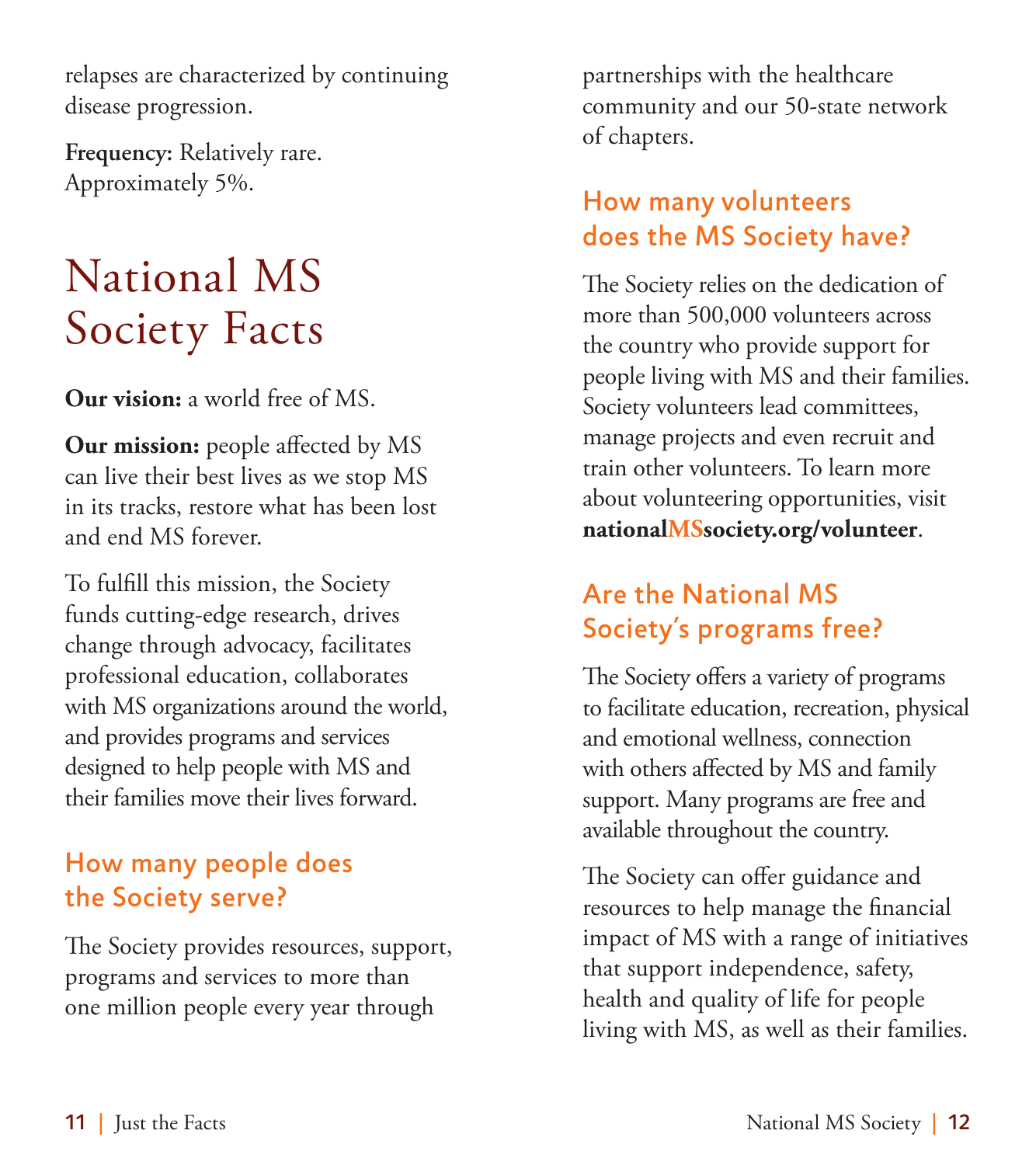In addition, through the Society's MS Navigator® program, any person who calls 1-800-344-4867 is partnered with a skilled professional to provide them with the support, information and resources they need. This free service is available to anyone.

Visit **nationalMSsociety.org** to learn more about the Society's programs, call 1-800-344-4867 or email **contactusnmss@nmss.org**.

## What are the Society's sources of support?

The Society depends on support from members, friends, corporate partners and the public at large. Nationwide income in 2014 was \$232.7 million, the majority of which came from private contributions, 63 percent of which is generated through special events. Approximately 10 percent of overall funding is received from corporate support or government grants, including approximately 4 percent from the pharmaceutical industry that supports Society program and services.

## How does the Society raise funds?

The Society organizes a variety of special events and campaigns around the nation. Key fundraising events for the Society include Bike MS®, Walk MS®, MuckFest® MS and Challenge Walk MS®. Key individual giving programs include Golden Circle, Circle of Distinction and Lawry Circle.

#### Bike MS®

For cyclists and all those seeking a personal challenge and a world free of MS, Bike MS is the premier fundraising cycling series in the nation. With a choice of more than 100 extraordinary rides, the Bike MS experience is the ride of your life.

**bikeMS.org**

## Walk MS®

Walk MS connects people living with MS and those who care about them. Each year, more than 330,000 people unite across the country to participate in Walk MS.

**walkMS.org**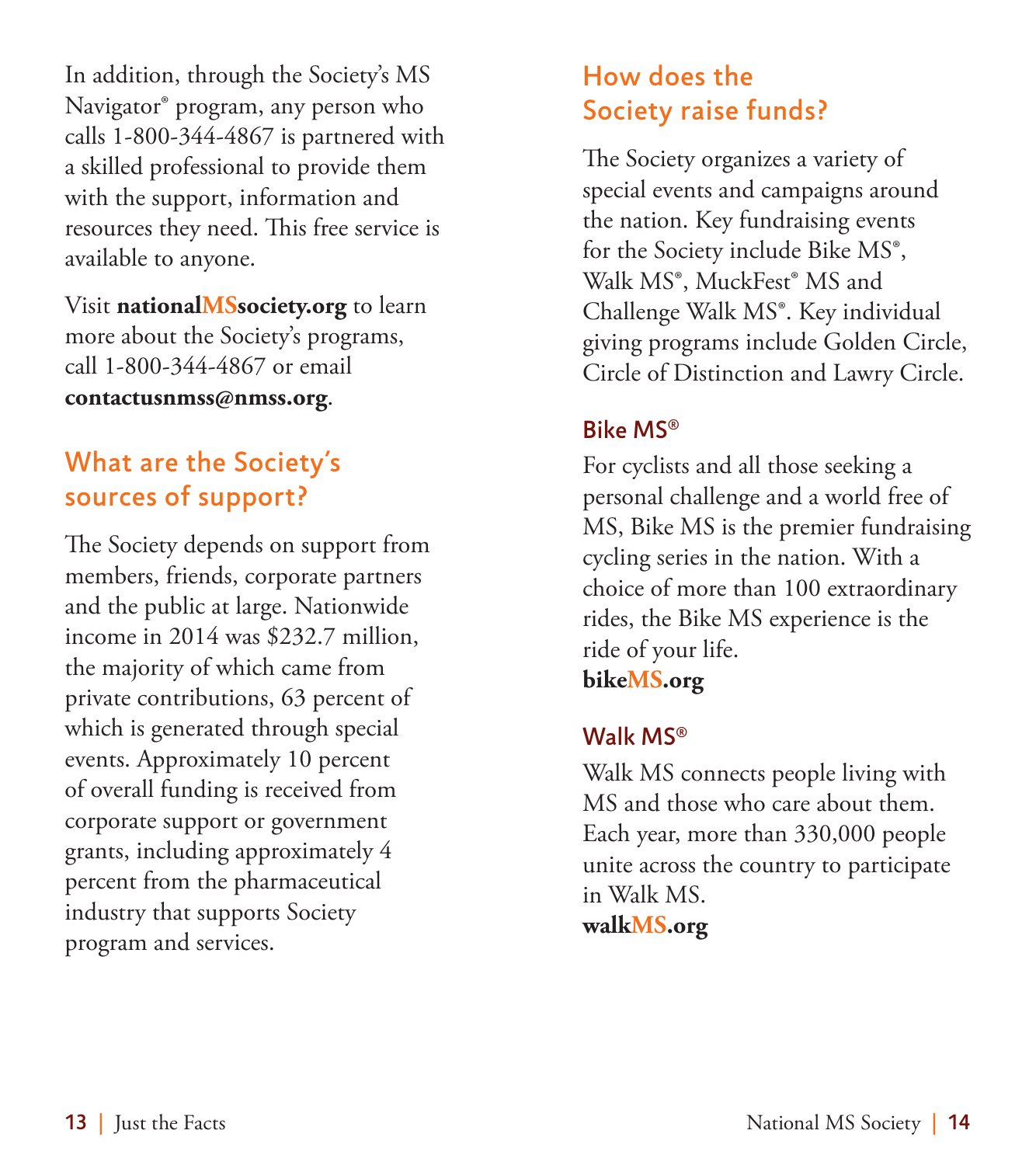#### MuckFest® MS

MuckFest MS is the fun mud and obstacle 5K for everyone. If you can laugh, you can do it. No special training required. Have a blast on mountains of mud and 18+ outrageous obstacles that will spin, swing, and fling you and your teammates up, down, and sideways. **muckfestMS.org**

#### Challenge Walk MS®

Challenge Walk MS is the perfect way to embrace a personal challenge of spirit and strength, while making an important difference in the lives of people living with MS. Walk during a two- or three-day, 30-50 mile event in one of several exciting destinations. **challengewalkMS.org**

## Do It Yourself Fundraising

Do It Yourself (DIY) Fundraising speaks to the growing trend in the nonprofit world where donors and event participants want a customized fundraising experience to match their lifestyle and passion. Each year, thousands of people come to the Society with creative ideas to raise funds that go far beyond the Society's signature fundraising events. **doityourselfMS.org**

#### Golden Circle and Circle of Distinction

Golden Circle is an annual membership program that engages donors who give \$1,000 or more for resources that help those living with MS move their lives forward.

**nationalMSsociety.org/goldencircle**

#### Lawry Circle

Lawry Circle recognizes donors who have informed the Society of a deferred gift through their will, trust or estate plan. Through their generosity, Lawry Circle members offer a lasting legacy of support to all people affected by MS. **nationalMSsociety.org/lawrycircle**

#### NOW (No Opportunity Wasted): An MS Research Revolution

NOW is the Society's groundbreaking \$250 million commitment to drive MS research forward faster. Launched in 2011, NOW has fueled more promising MS research and has driven more progress towards life-changing solutions for people with MS than any other time in history. NOW marks a significant milestone on the Society's relentless journey to stop disease progression, restore lost function, and ultimately end MS forever.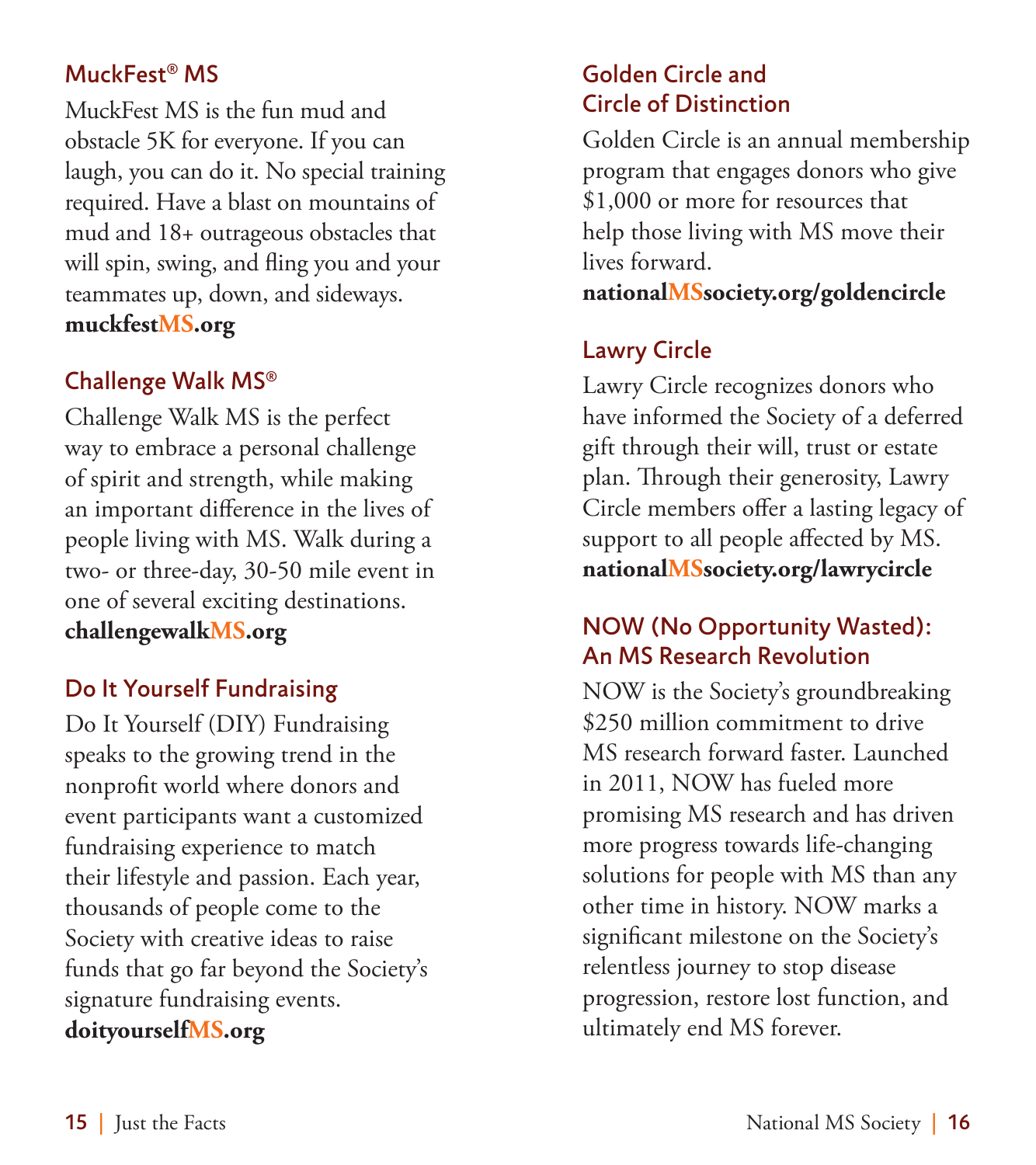## How does the Society allocate resources?

Approximately 75 percent of the Society's revenue is devoted to research and programs and services that help people affected by MS move forward, while the remainder is invested in support services such as fundraising and Society management. It costs the Society about 16 cents to raise a dollar.

## What do donations to the Society mean to you?

#### Research

The MS Society is committed to a world free of MS, advancing a comprehensive strategy of promising research aimed at stopping the progression of the disease, restoring function for those living with the disease, and ultimately ending MS forever. Since our founding in 1946, the Society has propelled research forward into many of the currently available therapies and treatments by allocating nearly \$868 million — \$50.2 million in 2014 alone — to support more than 380 research projects around the world.

We support a unique, comprehensive approach that funds activities spanning all types and stages of research, ensuring all promising paths are not overlooked.

#### Programs and Services

The Society helps people living with MS and those who care for them address the challenges of chronic illness. The Society committed \$122.2 million in 2014 to programs and services that educate, empower, support and inform people affected by MS. The Society connects people with their communities, information, resources, programs and services, and each other, offering more than 4,000 programs to almost 190,000 participants annually. These include inperson self-help groups, the MSFriends peer support phone helpline, and one-on-one connections. The Society hosts **MSconnection.org**, an online community where members discover and share experiences, get tips from experts in the field, join discussions, and more. Additionally, the Society provides a monthly e-newsletter and publications including lifestyle magazine **Momentum** and **MS Connection** newsletters that feature local news and information, and more than 60 informational publications (online or print) and videos.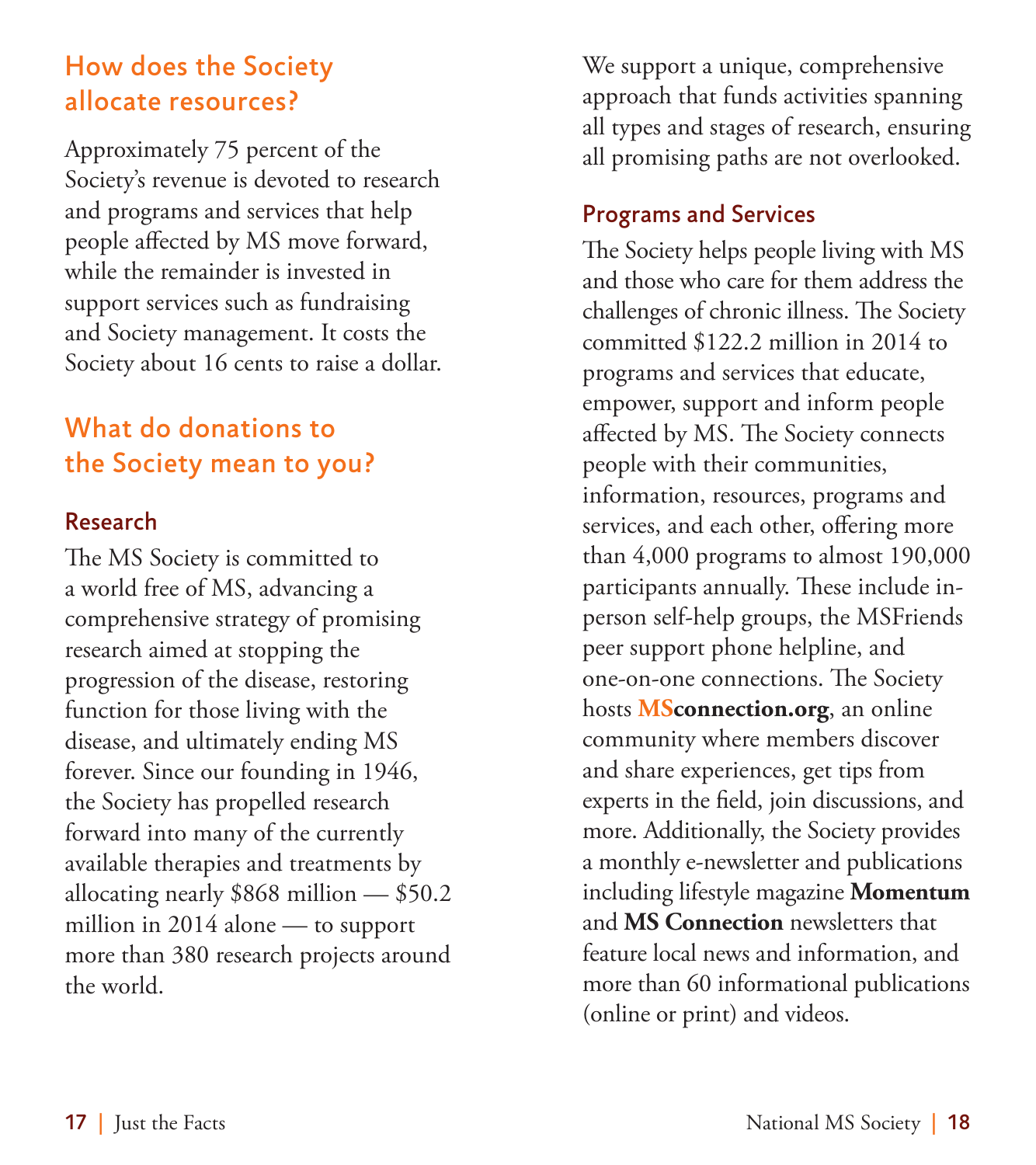#### Professional Education

The Society offers a full complement of publications, training materials and clinical resources and tools to support the work of physicians, nurses, rehabilitation specialists and mental health professionals, and help them stay current with new therapies and continuing MS research.

Clinicians can access library services as well as consultations with experts in MS diagnosis and management. Visit **nationalMSsociety.org/professional** or email **healthprof\_info@nmss.org**.

#### Advocacy

As MS activists, we are on the frontline, moving together and speaking with one clear voice to create legislative and regulatory changes that benefit people living with MS and their families. MS activists raise awareness about MS by sharing personal stories with public officials and legislators at the federal, state and local levels and educating them about how proposed legislation or funding will impact the MS community. By raising our collective voice, MS activists drive change and achieve real world results. For example, MS activists helped establish a new

federal funding avenue that thus far, has yielded nearly \$33 million for MS research. **nationalMSsociety.org/MSactivist**

## In people terms, how can the Society help you?

#### My wife was just diagnosed with MS, and we have many unanswered questions. Where can we go for information?

The Society's **Knowledge Is Power**  — a free six-week informational series — is a good place to start. Sign up at **nationalMSsociety.org/knowledge** or call **1-800-344-4867**. You can also request a packet of literature and be connected to others with MS. Many offices provide in-person programs specifically for people who have just been diagnosed.

#### I'm so depressed. I'm at home with a newborn baby, and I just had an exacerbation. My symptoms are odd and nobody can explain them. Can you help?

The Society offers information about your rights in the workplace under the Americans with Disabilities Act (ADA), information for employers, and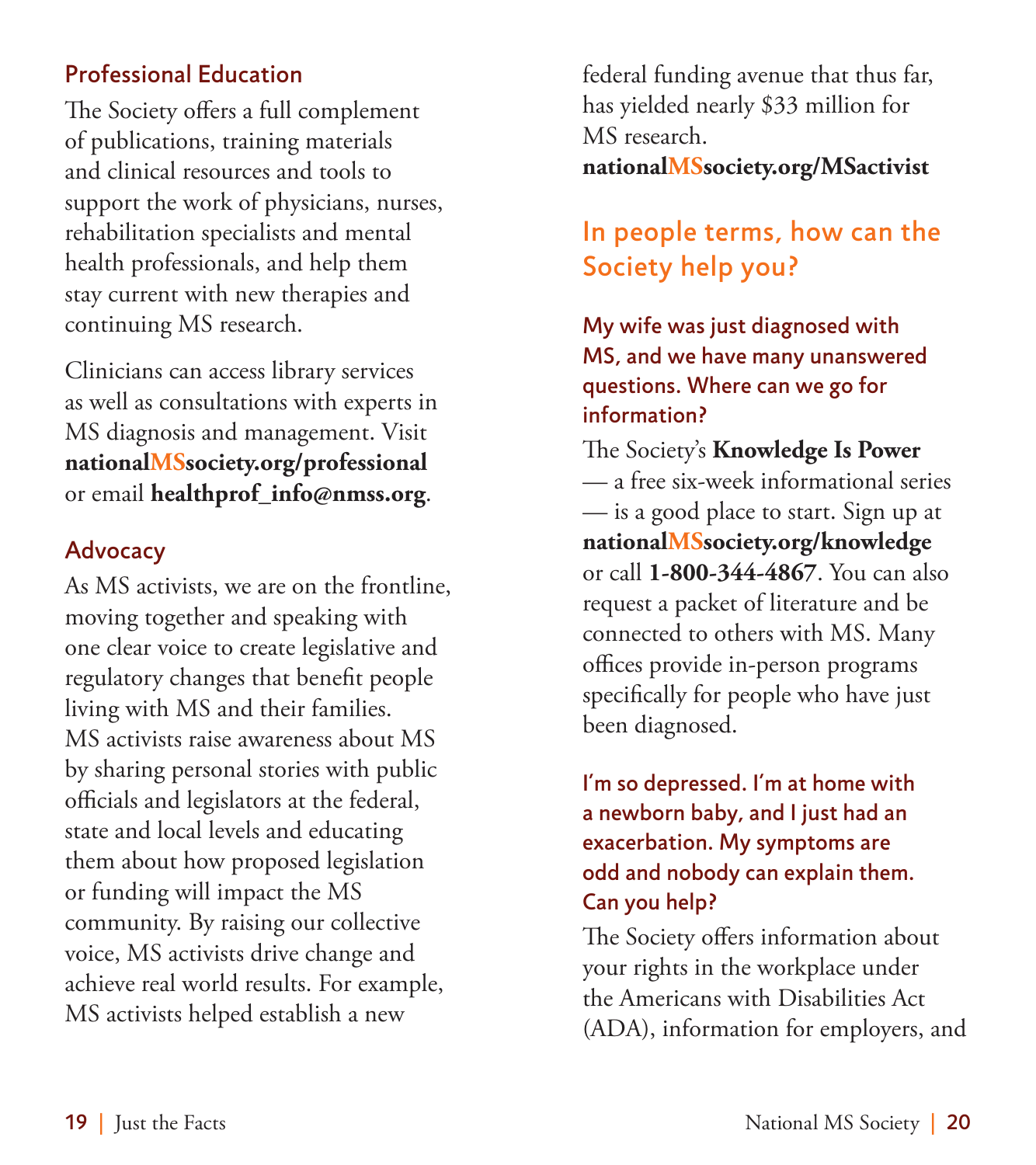strategies for managing symptoms and asking for accommodations.

#### I am unable to see an appropriate specialist quickly in my managed care health group.

The Society can help you determine the best course of action to advocate for your needs with your healthcare provider. In addition, organized volunteer activists are working with state and federal legislators to achieve quality healthcare. Join at **nationalMSsociety.org/MSactivist**.

#### My MS has worsened, and I'm finding it increasingly difficult to get around the office.

The Society offers information about your rights in the workplace under the Americans with Disabilities Act, information for employers, and strategies for managing symptoms and asking for accommodations.

#### I can't cross the street in my neighborhood because there are no curb cuts.

National MS Society volunteers work to secure accessibility in our communities. Talk to the Society's Government Relations Committee in your area.

#### My mother is having some memory problems, and I'm afraid that she is going to get worse.

The Society offers reassuring information, self-help groups, and referrals to experts familiar with these challenges.

#### Help! My scooter is being repaired and I have no way of getting around until it's fixed.

The Society offers assistance with durable medical equipment such as purchase or repair, equipment loans, or referral to related resources.

#### I am so tired, and my husband doesn't understand that I'm fighting fatigue. He wonders why I don't try harder.

The Society offers education about MS, referral to family counselor and community resources, and to occupational or physical therapist who may help. There are also family programs that combine recreation and education.

#### I want to start an exercise program, but I'm not sure what to do or not do.

Information about the role of exercise in managing MS can be found on the Society's website and in various Society publications. The Society also offers referrals to area medical and physical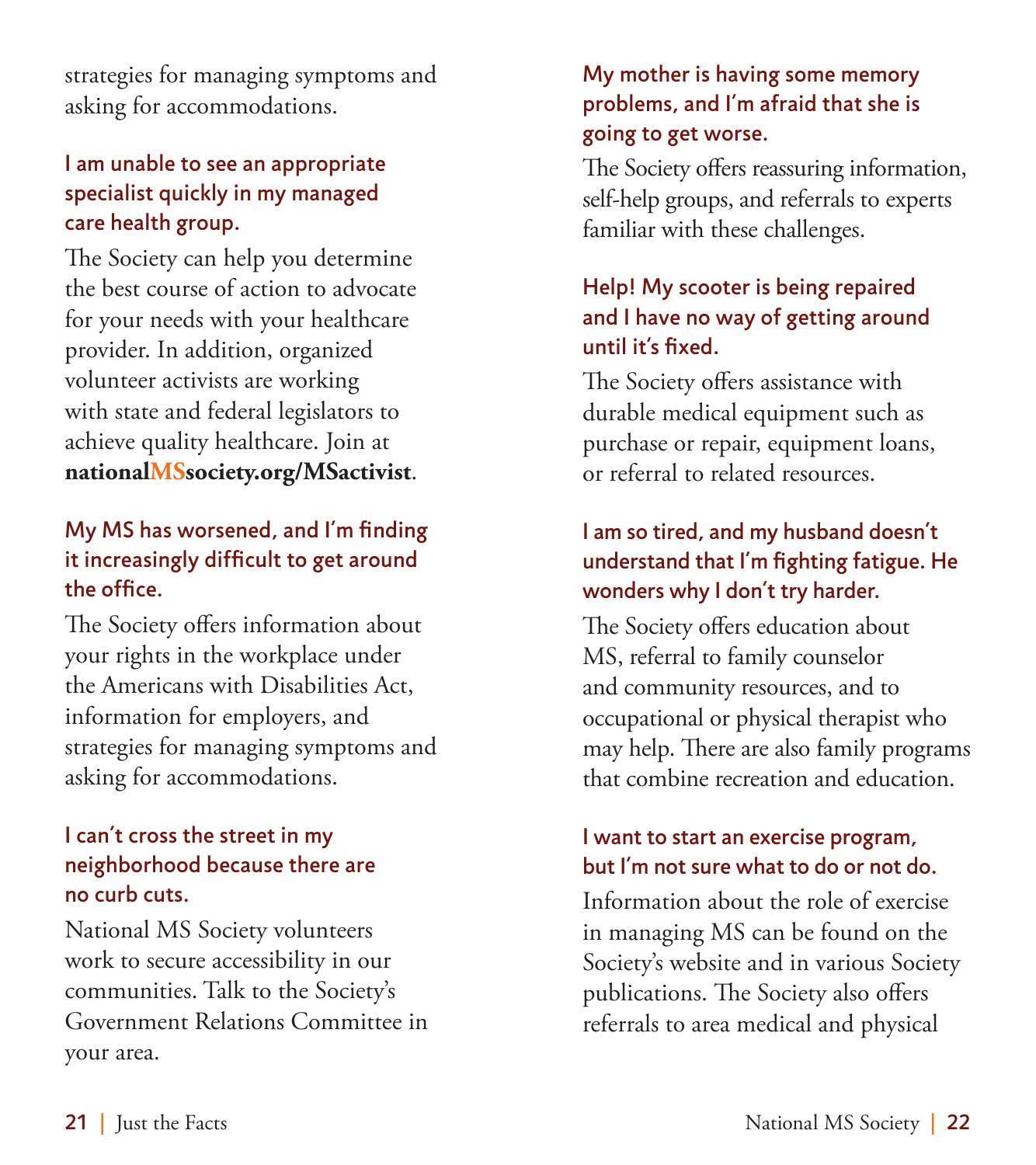therapy resources as well as to local exercise and yoga classes and aquatics programs.

#### I want to keep up-to-date on advances in MS research and treatments.

Access breaking news, facts, videos and live webcasts featuring experts who explain research strategies and directions for treatment and request Society publications such as **Momentum**, **MS Connection** and e-newsletters at **nationalMSsociety.org**

#### My best friend saw an MS cure on the internet. Why don't you tell people about this?

We rely on an international board of scientific and medical experts in MS for advice about safe and effective treatments. The Society's home page always lists breaking news. Contact us with questions.

#### My dad is in a wheelchair, and the kids at school think that's weird.

The Society offers family programs that combine education, disability awareness, counseling and fun, including some locations that also offer special programs for children or teens. The award-winning children's newsletter **Keep S'myelin®** is available free of charge in print or online). **When a Parent Has MS**, a free publication for teens, is also available in print or online.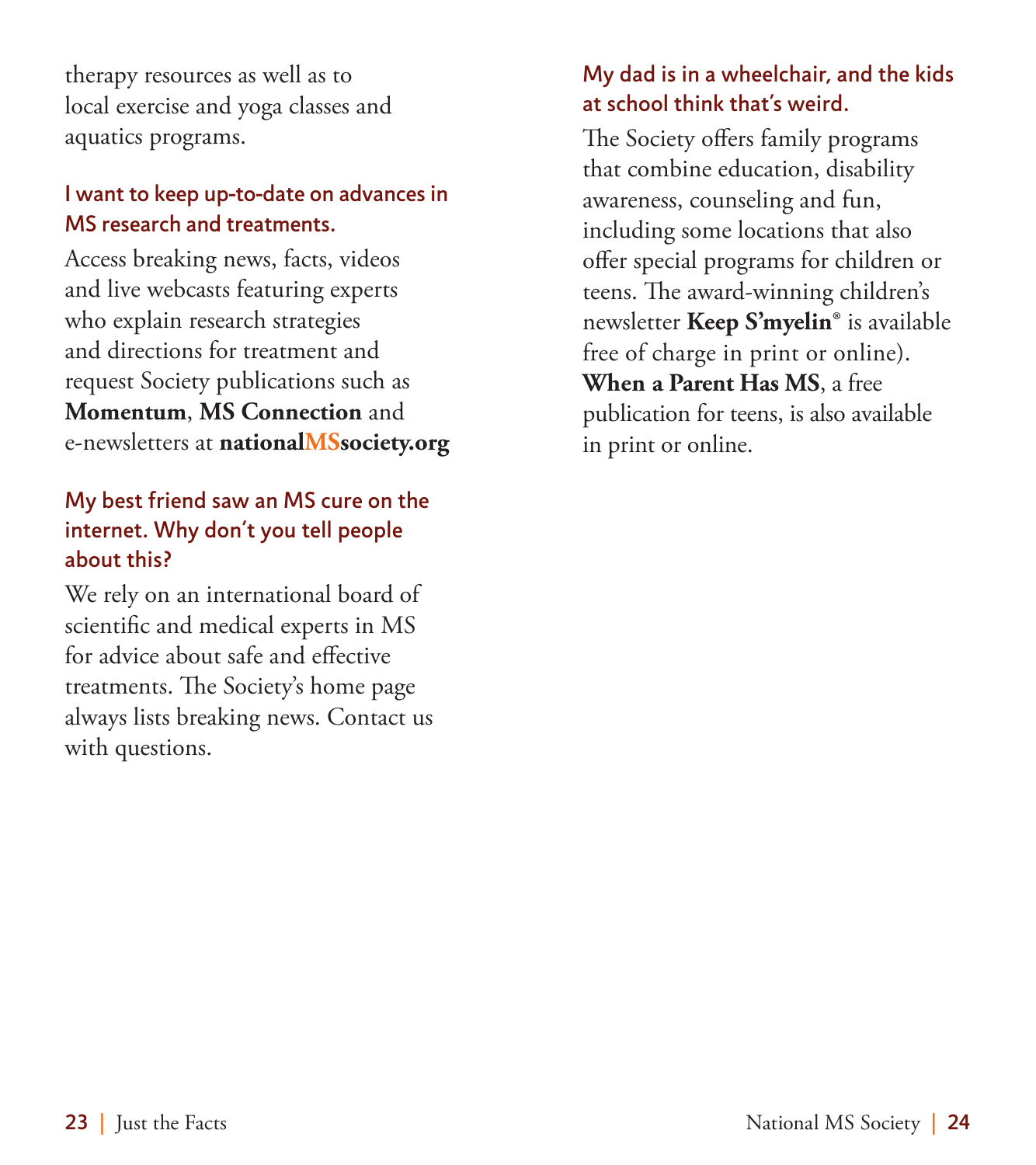## Notes

\_\_\_\_\_\_\_\_\_\_\_\_\_\_\_\_\_\_\_\_\_\_\_\_\_\_\_\_\_\_\_\_\_

\_\_\_\_\_\_\_\_\_\_\_\_\_\_\_\_\_\_\_\_\_\_\_\_\_\_\_\_\_\_\_\_\_

\_\_\_\_\_\_\_\_\_\_\_\_\_\_\_\_\_\_\_\_\_\_\_\_\_\_\_\_\_\_\_\_\_

\_\_\_\_\_\_\_\_\_\_\_\_\_\_\_\_\_\_\_\_\_\_\_\_\_\_\_\_\_\_\_\_\_

\_\_\_\_\_\_\_\_\_\_\_\_\_\_\_\_\_\_\_\_\_\_\_\_\_\_\_\_\_\_\_\_\_

\_\_\_\_\_\_\_\_\_\_\_\_\_\_\_\_\_\_\_\_\_\_\_\_\_\_\_\_\_\_\_\_\_

\_\_\_\_\_\_\_\_\_\_\_\_\_\_\_\_\_\_\_\_\_\_\_\_\_\_\_\_\_\_\_\_\_

\_\_\_\_\_\_\_\_\_\_\_\_\_\_\_\_\_\_\_\_\_\_\_\_\_\_\_\_\_\_\_\_\_

\_\_\_\_\_\_\_\_\_\_\_\_\_\_\_\_\_\_\_\_\_\_\_\_\_\_\_\_\_\_\_\_\_

\_\_\_\_\_\_\_\_\_\_\_\_\_\_\_\_\_\_\_\_\_\_\_\_\_\_\_\_\_\_\_\_\_

\_\_\_\_\_\_\_\_\_\_\_\_\_\_\_\_\_\_\_\_\_\_\_\_\_\_\_\_\_\_\_\_\_

\_\_\_\_\_\_\_\_\_\_\_\_\_\_\_\_\_\_\_\_\_\_\_\_\_\_\_\_\_\_\_\_\_

\_\_\_\_\_\_\_\_\_\_\_\_\_\_\_\_\_\_\_\_\_\_\_\_\_\_\_\_\_\_\_\_\_

\_\_\_\_\_\_\_\_\_\_\_\_\_\_\_\_\_\_\_\_\_\_\_\_\_\_\_\_\_\_\_\_\_

\_\_\_\_\_\_\_\_\_\_\_\_\_\_\_\_\_\_\_\_\_\_\_\_\_\_\_\_\_\_\_\_\_

\_\_\_\_\_\_\_\_\_\_\_\_\_\_\_\_\_\_\_\_\_\_\_\_\_\_\_\_\_\_\_\_\_

The National Multiple Sclerosis Society ("Society") is proud to be a source of information on multiple sclerosis related topics. The information provided is based on professional advice, published experience, and expert opinion, but does not constitute medical or legal advice. For specific medical advice, consult a qualified physician. For specific legal advice, consult a qualified attorney.

The Society does not endorse products, services or manufacturers. Such names appear here solely because they are considered helpful information. The Society assumes no liability for the recipient's use of any product or service mentioned. The Society does not independently verify whether the information provided by each service provider is accurate. The Society undertakes no responsibility to verify whether the service provider is appropriately licensed and certified and has applicable insurance coverage.

Early and ongoing treatment with an FDAapproved therapy can make a difference for people with multiple sclerosis. Learn about your options by talking to your health care professional and contacting the National MS Society at 1-800-344-4867 or **nationalMSsociety.org**.